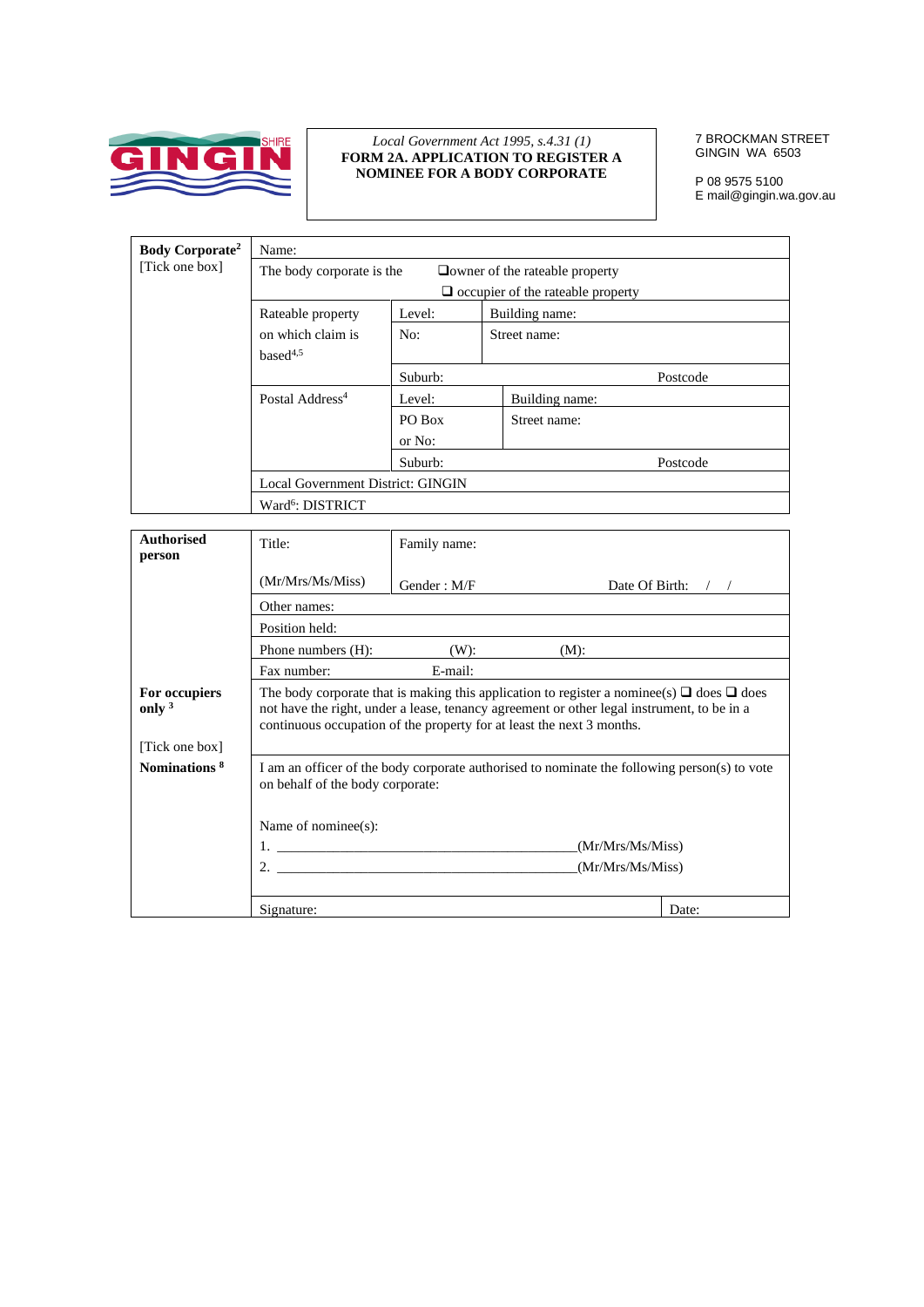| First nominee <sup>2</sup>                          | Title:                      | Family name: |                                                                                                                                                                                           |
|-----------------------------------------------------|-----------------------------|--------------|-------------------------------------------------------------------------------------------------------------------------------------------------------------------------------------------|
|                                                     | (Mr/Mrs/Ms/Miss)            | Gender: M/F  |                                                                                                                                                                                           |
|                                                     | Other names:                |              | Date of birth:                                                                                                                                                                            |
|                                                     | Phone numbers (H):          | $(W)$ :      | $(M)$ :                                                                                                                                                                                   |
|                                                     | Fax number:                 | E-mail:      |                                                                                                                                                                                           |
|                                                     | Postal Address <sup>4</sup> | Level:       | Building name:                                                                                                                                                                            |
|                                                     |                             | Street No.   | Street name:                                                                                                                                                                              |
|                                                     |                             | or PO Box:   |                                                                                                                                                                                           |
|                                                     |                             | Suburb:      | Postcode                                                                                                                                                                                  |
| <b>Entitlement to be</b>                            | I am:<br>□                  |              | on the State electoral roll within the electorate                                                                                                                                         |
| enrolled<br>[Tick one box]                          | ❏<br>$\alpha$               |              | on the State or Commonwealth electoral roll in respect of a residence<br>outside the electorate. My address shown on that roll                                                            |
|                                                     | $\alpha$                    | $1995^7$ .   | not on the State or Commonwealth electoral roll but I am qualified as an<br>elector under clause 12 of Schedule 9.3 of the <i>Local Government Act</i>                                    |
| Claim and<br><b>Declaration</b><br>(Making a false) | correct.                    |              | I claim eligibility to have my name included on any owners and occupiers roll prepared for<br>an election in the electorate. I declare that all of the details set out above are true and |
| declaration is an<br>offence)                       | Signature:                  |              | Date:                                                                                                                                                                                     |

| <b>Second nominee</b><br>$\overline{2}$          | Title:                      | Family name:                                          |                |                                                                                                                                                                                           |
|--------------------------------------------------|-----------------------------|-------------------------------------------------------|----------------|-------------------------------------------------------------------------------------------------------------------------------------------------------------------------------------------|
|                                                  | (Mr/Mrs/Ms/Miss)            | Gender: M/F                                           |                |                                                                                                                                                                                           |
|                                                  | Other names:                |                                                       |                | Date of birth:                                                                                                                                                                            |
|                                                  | Phone numbers (H):          | $(W)$ :                                               |                | $(M)$ :                                                                                                                                                                                   |
|                                                  | Fax number:                 | E-mail:                                               |                |                                                                                                                                                                                           |
|                                                  | Postal address <sup>4</sup> | Level:                                                | Building name: |                                                                                                                                                                                           |
|                                                  |                             | Street No.                                            | Street name:   |                                                                                                                                                                                           |
|                                                  |                             | or PO Box:                                            |                |                                                                                                                                                                                           |
|                                                  |                             | Suburb:                                               |                | Postcode                                                                                                                                                                                  |
| <b>Entitlement to be</b>                         | I am:<br>П                  | on the State electoral roll within the electorate     |                |                                                                                                                                                                                           |
| enrolled<br>[Tick one box]                       | ⊓<br>$\alpha$               | outside the electorate. My address shown on that roll |                | on the State or Commonwealth electoral roll in respect of a residence                                                                                                                     |
|                                                  | <sub>or</sub>               | $1995^7$ .                                            |                | not on the State or Commonwealth electoral roll but I am qualified as an<br>elector under clause 12 of Schedule 9.3 of the <i>Local Government Act</i>                                    |
| Claim and<br><b>Declaration</b>                  | correct.                    |                                                       |                | I claim eligibility to have my name included on any owners and occupiers roll prepared for<br>an election in the electorate. I declare that all of the details set out above are true and |
| (Making a false<br>declaration is an<br>offence) | Signature:                  |                                                       |                | Date: $/$ /                                                                                                                                                                               |